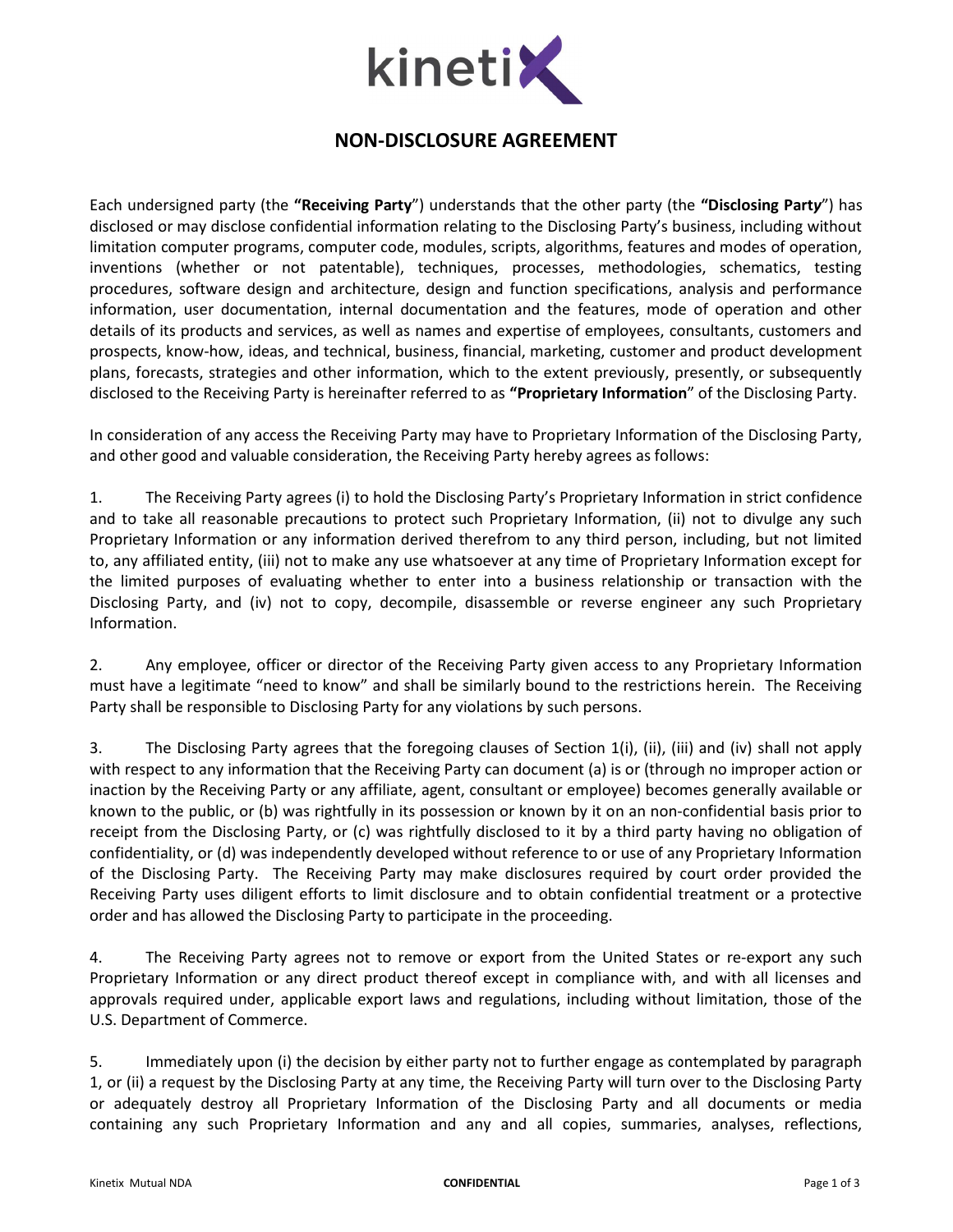derivatives or extracts thereof. The Receiving Party understands that nothing herein (a) requires the disclosure of any Proprietary Information of the Disclosing Party, which shall be disclosed if at all solely at the option of the Disclosing Party, or (b) requires the Disclosing Party or the Receiving Party to proceed with any proposed transaction or relationship in connection with which Proprietary Information may be disclosed.

6. This Non-Disclosure Agreement does not grant any rights to the Receiving Party under any patent, copyright or other intellectual property right of the Disclosing Party, or in the Proprietary Information, except as expressly set forth herein.

7. The obligations under this Non-Disclosure Agreement will continue until such time as the Proprietary Information is publicly known and made generally available through no action or inaction of the Receiving Party.

8. The Receiving Party acknowledges and agrees that due to the unique nature of the Disclosing Party's Proprietary Information, there can be no adequate remedy at law for any breach of its obligations hereunder, that any such breach may allow the Receiving Party or third parties to unfairly compete with the Disclosing Party resulting in irreparable harm to the Disclosing Party, and therefore, that upon any such breach or any threat thereof, the Disclosing Party shall be entitled to appropriate equitable relief in addition to whatever remedies it might have at law (without being required to post a bond or other security) and to be indemnified by the Receiving Party from any loss or harm, including, without limitation, attorneys' fees, in connection with any breach or enforcement of the Receiving Party's obligations hereunder or the unauthorized use or release of any such Proprietary Information.

9. The Receiving Party will notify the Disclosing Party in writing immediately upon the occurrence of any such unauthorized release or other breach of which it is aware.

10. Any notice or other communication required or which may be given hereunder will be in writing and will be delivered personally, via facsimile or email, or sent by certified, registered, or express or overnight (by a reputable carrier) mail, postage prepaid, to the addresses and numbers underneath each parties' signature below. Notice shall be deemed received upon the earlier of (i) when actually received, (ii) when delivered if delivery is by personal delivery or overnight mail carrier or facsimile, (iii) when delivered if delivery is by electronic mail, (iii) three (3) days after deposit in the U.S. mail, first class postage prepaid, if delivery is by U.S. mail.

11. In the event that any of the provisions of this Non-Disclosure Agreement shall be held by a court or other tribunal of competent jurisdiction to be illegal, invalid or unenforceable, such provisions shall be limited or eliminated to the minimum extent necessary so that this Non-Disclosure Agreement shall otherwise remain in full force and effect. This Non-Disclosure Agreement supersedes all prior or contemporaneous discussions and writings and constitutes the entire agreement between the parties with respect to the subject matter hereof. No waiver or modification of this Non-Disclosure Agreement will be binding upon either party unless made in writing and signed by a duly authorized representative of such party and no failure or delay in enforcing any right will be deemed a waiver.

12. The parties expressly agree that the United Nations Convention on the International Sale of Goods shall not apply to this Non-Disclosure Agreement. This Non-Disclosure Agreement will be governed by and construed using California law, without giving effect to California conflict of law provisions or to constructive presumptions favoring either party and, with respect to any dispute, claim or controversy arising out of or relating to this Non-Disclosure Agreement, each party hereby consents to the exclusive jurisdiction of the courts sitting in such State, County of Los Angeles, and waives any argument as to convenience of forum.